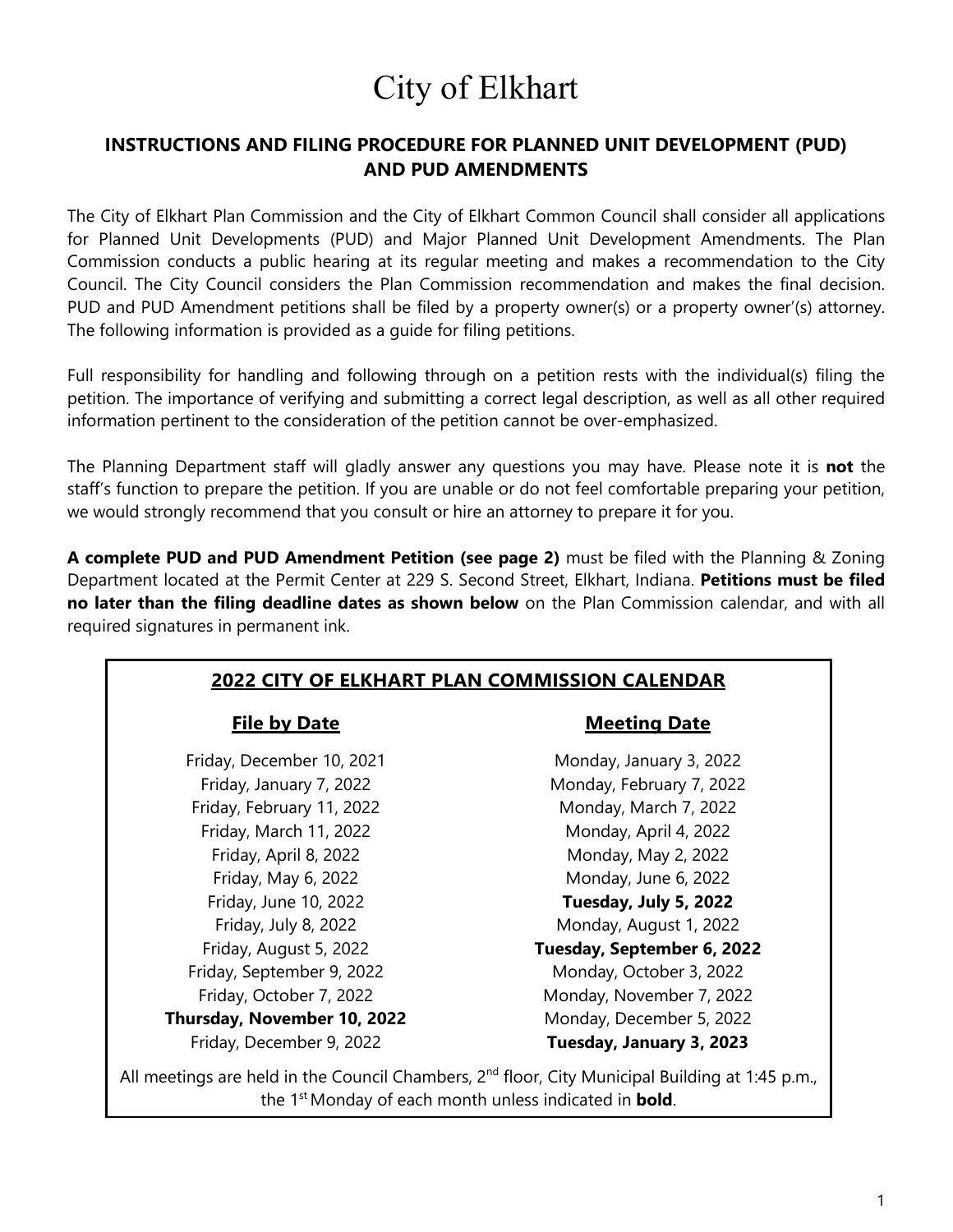### **APPLICANT CHECKLIST – PUD & PUD AMENDMENT PETITION A complete Planned Unit Development (PUD) Petition and PUD Amendment Petition must contain the following information:**

- 1. \_\_\_\_\_\_ **A PUD or PUD Amendment appeal letter patterned after the sample form on page 5** and including such data and/or information with a detailed explanation of why the property should be a Planned Unit Development. The petition must address and discuss each of **the applicable standards contained in Section 20 of the Zoning Ordinance (see page 4)** that the Commission must use to make a judgment. Please include any other pertinent data that will assist the Commission in their decision.
- 2. \_\_\_\_\_\_ A completed **Petition form (see pages 6 & 7)** signed by the legal owner of record of the property that is the subject of the Petition. **The owner(s) of record at the time the petition is filed shall be considered the applicant and must sign the petition.** If the petition is filed by any person other than the legal owner or the owner's attorney, written authorization of the legal owner authorizing the person to act as the owner's agent for petition purposes must be filed with the petition. If the applicant is not an individual, the name(s) and title(s) of the person(s) who are authorized to execute legal documents for the applicant shall be supplied. Land Contract Purchasers or Renters cannot bring petitions without authorization from the owner of record.
- 3. \_\_\_\_\_\_ A full and accurate legal description of the property for which the Planned Unit Development or PUD Amendment is being requested. **The abbreviated version shown on a tax form is NOT an acceptable legal description.** A full legal description may be found on the recorded deed or possibly on a certified survey. If the legal description is in a Word or PDF format, please email it to [PlanningAndZoning@coei.org.](mailto:PlanningAndZoning@coei.org)
- 4. \_\_\_\_\_\_ One (1) to scale drawing of the property, measuring 11" x 17" or smaller showing the dimensions of the property, buildings, yard setbacks, parking layouts, distances to adjoining buildings, and any other information that is pertinent to your petition. If drawing is larger than 11" x 17", 25 copies of the site plan must be provided. **Site Plans for all new commercial construction must be submitted to Public Works for Technical Review.**
- 5. **\_\_\_\_\_\_** All additional information that is required for your specific PUD or PUD Amendment Petition (see page 3)
- 6. \_\_\_\_\_\_ Any supplemental information you wish to provide to the Plan Commission and City Council.
- 7. \_\_\_\_\_\_ A filing fee in the amount listed in Section 29.12 of the Zoning Ordinance. The Permit Center accepts Visa, Mastercard, and Discover credit cards or a check made payable to the City of Elkhart.

| Planned Unit Development (PUD) Fees: |                           |          | <b>PUD Amendment Fees:</b> |
|--------------------------------------|---------------------------|----------|----------------------------|
|                                      | \$400.00   Conceptual PUD | \$100.00 | Minor PUD Amendment        |
|                                      | \$400.00 Standard PUD     | \$200.00 | Major PUD Amendment        |

| <b>PUD Amendment Fees:</b> |                                |  |  |  |
|----------------------------|--------------------------------|--|--|--|
|                            | \$100.00   Minor PUD Amendment |  |  |  |
|                            | \$200.00   Major PUD Amendment |  |  |  |

#### **Failure to meet any of the above requirements will result in your application not being accepted by the Planning Department staff until such time as said requirements are met.**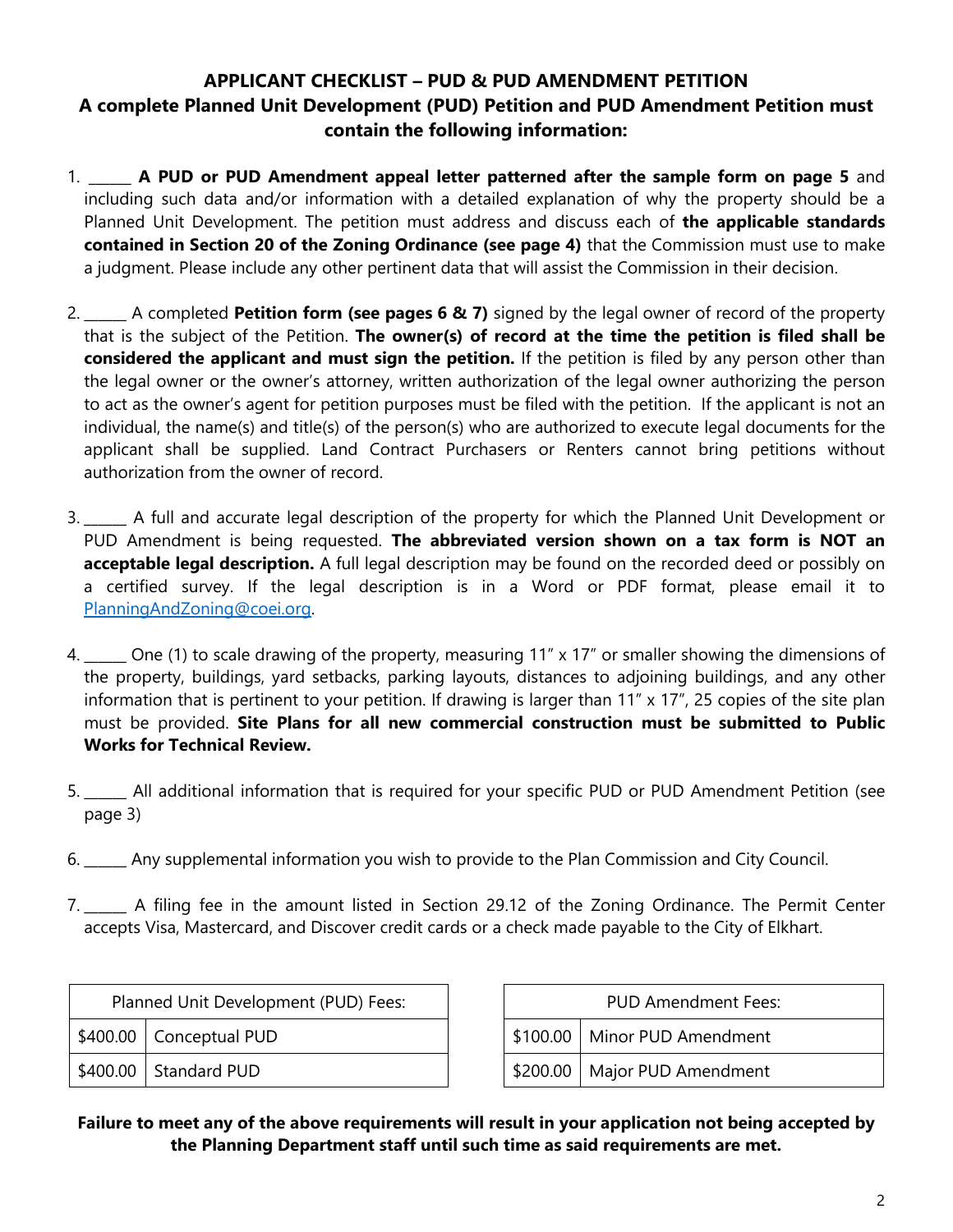#### **Planned Unit Development (PUD) Petitions**

#### **1. Conceptual PUD Petitions must include the following:**

- General site plan, including but not limited to: property boundaries, existing natural features on or adjacent to the site, general street layout, proposed uses, individual parcels, setbacks and/or buffers from adjoining properties, and a general on-site drainage plan.
- Written documentation explaining the nature and purpose of the PUD and providing supplemental information for the site plan, including any restrictive covenants.

#### **2. Standard PUD Petitions must include the following:**

- A detailed site plan including proposed dimensional layout to scale of any streets, buildings, building elevations (if available), open space, lots, parking areas, signage, on-site drainage, landscaping, and other elements basic to the development; and proposed locations, densities, and types of uses within the area of the development.
- Any written documentation providing supplemental information for the site plan, including any restrictive covenants.
- Any additional information deemed necessary by the Planning Department staff.

#### **PUD Amendment Petitions**

- **1. Minor PUD Amendments** are defined in the Zoning Ordinance as the following:
	- Modifications, such as minor relocation of a building, parking lot, or other site element, due to unforeseen site conditions, can be reviewed and approved by the Planning Department staff. An adverse decision by the Planning Department staff may be appealed to the Plan Commission as per the below bullet point
	- All other modifications, except those deemed major as defined below, shall be presented in writing to the Plan Commission. The Commission shall review and reject or approve the proposed changes without a public hearing.
- **2. Major PUD Amendments** are defined in the Zoning Ordinance as the following:
	- Change the land area of the PUD;
	- Change the density of use of the PUD;
	- Allow a use previously not permitted in the PUD; or
	- Constitute a change which, in the sole discretion of the Plan Commission, should be considered by the City Council as a new proposed development.

Major PUD Amendments shall be deemed a new application for approval of a Planned Unit Development and shall follow the procedures previously described in these instructions.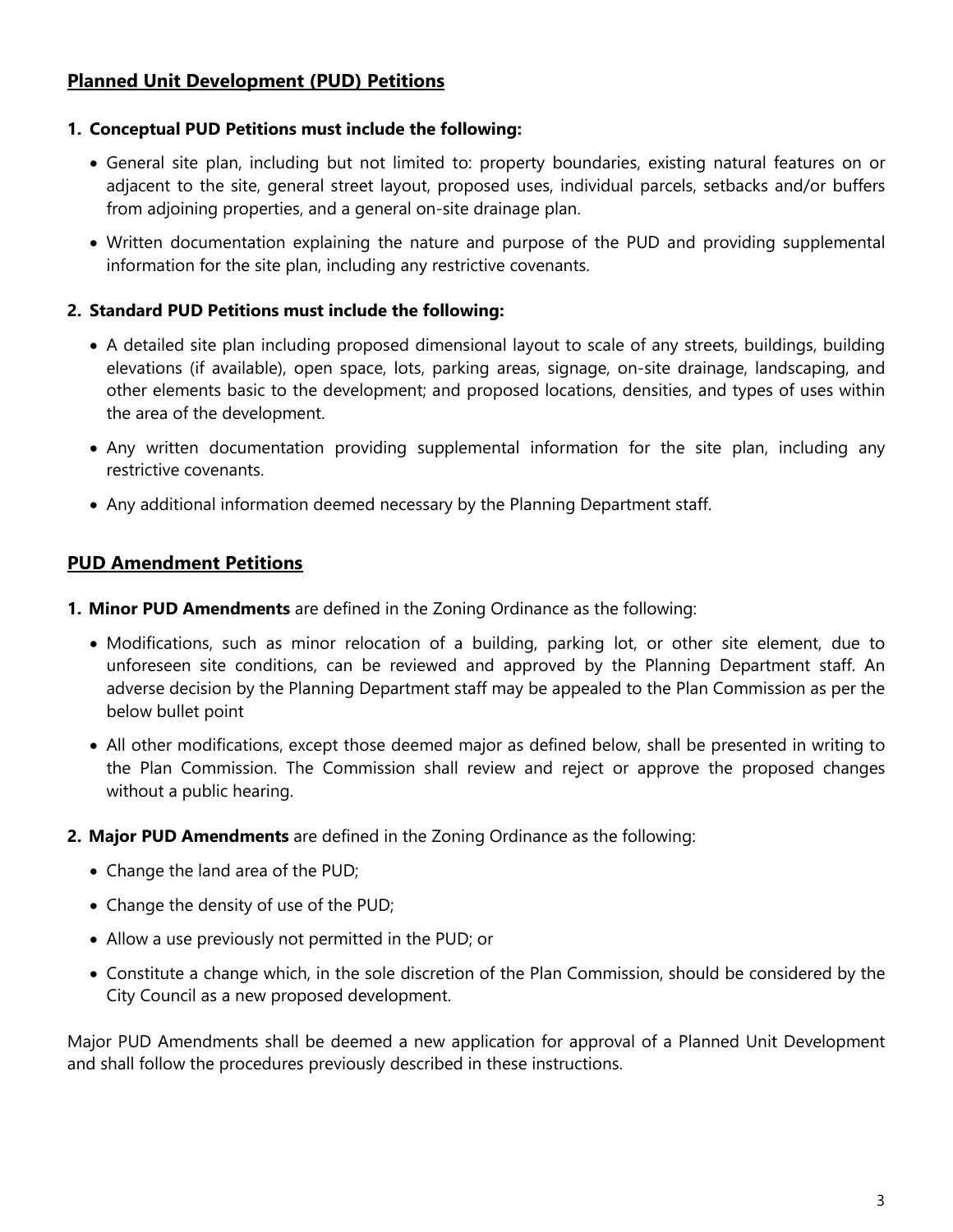#### **PUD & PUD AMENDMENT PROCEDURE**

Petitions for PUDs and PUD Amendments are reviewed by the Planning Department staff prior to the public hearing and decision of the Plan Commission. After the hearing the Commission will send their recommendation (do pass or do not pass) to the public hearing and final decision of the City Council.

**You or your designated representative must be present at both the Plan Commission meeting and the City Council meeting** to make a presentation and answer any questions that may arise. The presentation must include sufficient evidence relating to the **standards listed below** (as well as any other information you feel is pertinent to your petition) to persuade the Commission and Council to grant your request.

After you have completed your presentation, public comments are heard for or against your petition.

You may be allowed to respond to any comments or answer any questions which may arise concerning your petition; this is at the discretion of the Commission Chairman or Council Chairman.

**Standards that must be considered for a PUD:** The City of Elkhart Zoning Ordinance section 20.1 Purpose (of PUD) contains the standards that must be considered by the Plan Commission and Council for a Planned Unit Development:The proposed PUD or PUD amendment

- 1. Is in accordance with the Comprehensive Plan;
- 2. Encourages innovations in development and/or redevelopment;
- 3. Fosters the safe, efficient, and economic use of the land, transportation, public facilities, and services;
- 4. Facilitates the provision of adequate public services such as transportation, water, sewer, storm, drainage, electricity, and public parks;
- 5. Avoids the inappropriate development of lands and provide for adequate drainage and reduction of flood damage;
- 6. Encourages patterns of land use which decrease trip length of automobile travel and encourage trip consolidation;
- 7. Minimizes adverse environmental impacts of development;
- 8. Improves the design, quality, and character of new development;
- 9. Fosters a more rational pattern of relationship between residential, business, and industrial uses;
- 10. Protects existing neighborhoods from harmful encroachment by intrusive or disruptive development;

The Planning Department staff will consider these standards when making a recommendation to the Plan Commission. You **must** address these standards within the body of your appeal letter (see page 5).

Notice of the public hearings are prepared by Staff and published in the newspaper 10 days prior to both meetings. Please refer to the Plan Commission calendar (see page 1) for filing deadlines and the meeting location, time and dates. The Plan Commission recommendations are sent to the City Council for hearing and final action. Please refer to the City Council calendar (see page 8) for the meeting location, time and dates.

Once the recommendation is sent to the City Council, the following occurs:

- 1. The Council has first reading of the proposed ordinance (your request) and then passed on for second and third reading. Public comment is not accepted and you do not need to attend the first meeting.
- 2. The second and third readings are normally held at the next regularly scheduled Council meeting. The public hearing takes place at this meeting and comments will be heard. **You must attend this meeting in order to make a presentation to the Council or no action will be taken.** It is your responsibility to check with the Council Secretary at 574.294.5471 ext. 1053 to verify the date and time that this meeting will take place. No personal notification is given for Council public hearings.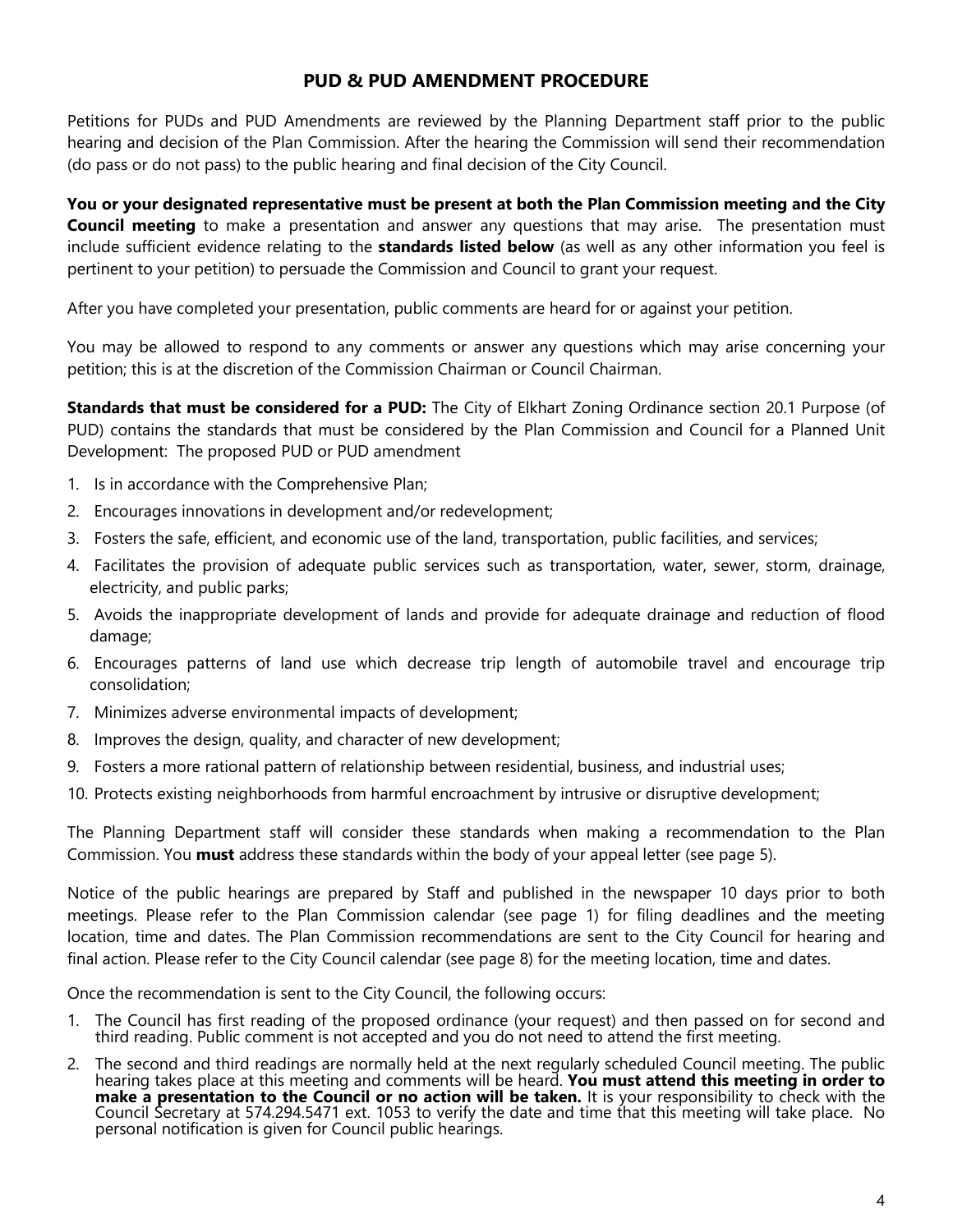## **THIS IS NOT A FILL-IN FORM. It is a sample form to be used as a guide when preparing your appeal letter to the Plan Commission and Council**

**\_\_\_\_\_\_\_\_\_\_\_\_\_\_\_\_\_\_\_\_\_\_\_\_\_\_\_\_\_\_\_\_\_\_\_\_\_\_\_\_\_\_\_\_\_\_\_\_\_\_\_\_\_\_\_\_\_\_\_\_\_\_\_\_\_\_\_\_\_\_\_\_\_**

DATE:

TO: Honorable Members of the Plan Commission  $RE: \Box$  Planned Unit Development and City Council and City Council and City Council City of Elkhart, Indiana (Choose appropriate category)

The undersigned petitioner respectfully shows the Plan Commission and Council:

1. I, *(insert property owner(s) name(s),* am the owner of the following described real estate located within the City of Elkhart, \_\_\_\_\_\_\_\_\_\_\_ Township, Elkhart County, State of Indiana, to-wit:

*Attach the accurate legal description and common address - a tax key number is not a legal description.* 

- 2. The above described real estate presently has a zoning classification of District under the Zoning Ordinance of the City of Elkhart.
- 3. Petitioner presently occupies (or proposes to occupy) the above described property in the following manner: *(Explain)*.
- 4. Petitioner desires to rezone said real estate to Planned Unit Development District for that purpose.

**OR**

Petitioner desires to amend said PUD for that purpose.

5. Using the **standards from page 4**, address each standard. You cannot answer simply "Yes" or "No"; you must state **why** this is true (the reasons for your answer).

WHEREFORE, Petitioner prays and respectfully requests a hearing on this appeal and that after such hearing, the Plan Commission make a do pass recommendation and the Council, after hearing, pass on appropriate ordinance rezoning the above described parcel(s) of land located in the City of Elkhart to Planned Unit Development **or** amending the PUD as described in this petition.

| Signature of Property Owner: |
|------------------------------|
|                              |
| Second Property Owner:       |
|                              |
|                              |
|                              |
|                              |
|                              |
|                              |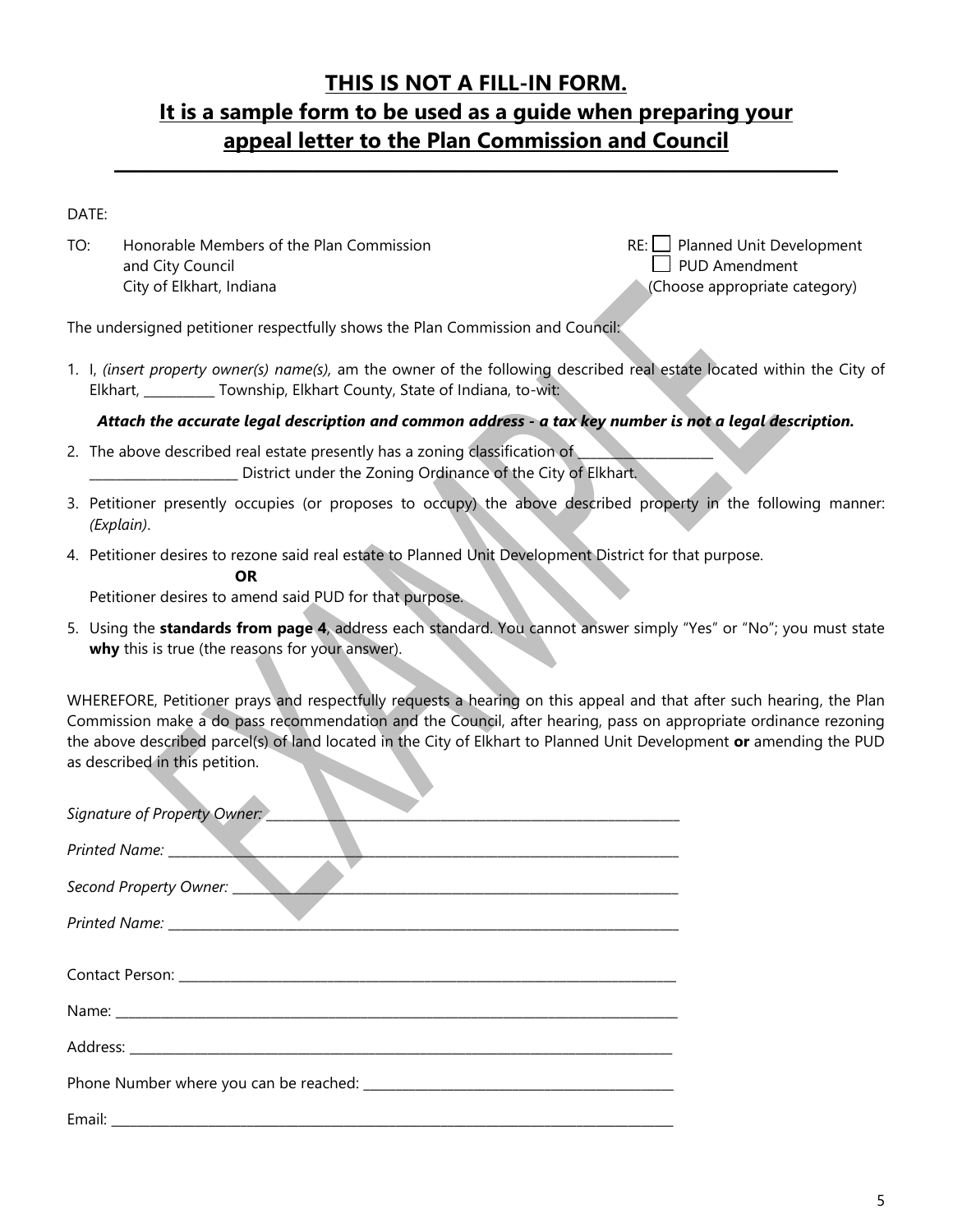| <b>PETITION #:</b> |  |
|--------------------|--|
|--------------------|--|

# **PETITION to the PLAN COMMISSION**

|                                                                                                                                                                                                                                                    | <b>PETITION TYPE:</b>                                                                                                                                                                                                                |  |  |  |
|----------------------------------------------------------------------------------------------------------------------------------------------------------------------------------------------------------------------------------------------------|--------------------------------------------------------------------------------------------------------------------------------------------------------------------------------------------------------------------------------------|--|--|--|
| <b>PUD</b>                                                                                                                                                                                                                                         | Major PUD Amendment Manuel Minor PUD Amendment                                                                                                                                                                                       |  |  |  |
|                                                                                                                                                                                                                                                    | All PUD & PUD Amendment petitions require final approval from the Common Council                                                                                                                                                     |  |  |  |
|                                                                                                                                                                                                                                                    | Property Owner(s): <u>example and the set of the set of the set of the set of the set of the set of the set of the set of the set of the set of the set of the set of the set of the set of the set of the set of the set of the</u> |  |  |  |
|                                                                                                                                                                                                                                                    | Mailing Address: 1999 Mail Contract Contract Contract Contract Contract Contract Contract Contract Contract Co                                                                                                                       |  |  |  |
|                                                                                                                                                                                                                                                    |                                                                                                                                                                                                                                      |  |  |  |
|                                                                                                                                                                                                                                                    |                                                                                                                                                                                                                                      |  |  |  |
|                                                                                                                                                                                                                                                    |                                                                                                                                                                                                                                      |  |  |  |
|                                                                                                                                                                                                                                                    |                                                                                                                                                                                                                                      |  |  |  |
|                                                                                                                                                                                                                                                    |                                                                                                                                                                                                                                      |  |  |  |
|                                                                                                                                                                                                                                                    |                                                                                                                                                                                                                                      |  |  |  |
|                                                                                                                                                                                                                                                    |                                                                                                                                                                                                                                      |  |  |  |
| NOTE: The petitioner is the legal property owner of record, or a certified representative, and agrees the above information<br>is accurate. Failure to provide a legal signature or accurate information will make this application null and void. |                                                                                                                                                                                                                                      |  |  |  |
|                                                                                                                                                                                                                                                    |                                                                                                                                                                                                                                      |  |  |  |
|                                                                                                                                                                                                                                                    |                                                                                                                                                                                                                                      |  |  |  |
|                                                                                                                                                                                                                                                    |                                                                                                                                                                                                                                      |  |  |  |
|                                                                                                                                                                                                                                                    | <b>STAFF USE ONLY:</b>                                                                                                                                                                                                               |  |  |  |
|                                                                                                                                                                                                                                                    | Staff Checklist for the applicant's submittal of a complete Petition to the Plan Commission docket:                                                                                                                                  |  |  |  |
| One copy of the Appeal Letter signed in ink by the owner of the property.                                                                                                                                                                          |                                                                                                                                                                                                                                      |  |  |  |
| A completed Petition form signed by the legal owner of record.                                                                                                                                                                                     |                                                                                                                                                                                                                                      |  |  |  |
|                                                                                                                                                                                                                                                    | If any person other than the legal owner or the legal owner's attorney files the appeal,                                                                                                                                             |  |  |  |
|                                                                                                                                                                                                                                                    | written and signed authorization from the property owner must be supplied.                                                                                                                                                           |  |  |  |
| A full and accurate legal description of the property.                                                                                                                                                                                             |                                                                                                                                                                                                                                      |  |  |  |
|                                                                                                                                                                                                                                                    | One to scale drawing of the property, measuring 11" x 17" or smaller. If larger than 11" x 17",                                                                                                                                      |  |  |  |
| 25 copies must be submitted.                                                                                                                                                                                                                       |                                                                                                                                                                                                                                      |  |  |  |
|                                                                                                                                                                                                                                                    | Any other information listed in the Instructions and Filing Procedure for this type of Petition.                                                                                                                                     |  |  |  |
|                                                                                                                                                                                                                                                    |                                                                                                                                                                                                                                      |  |  |  |
|                                                                                                                                                                                                                                                    |                                                                                                                                                                                                                                      |  |  |  |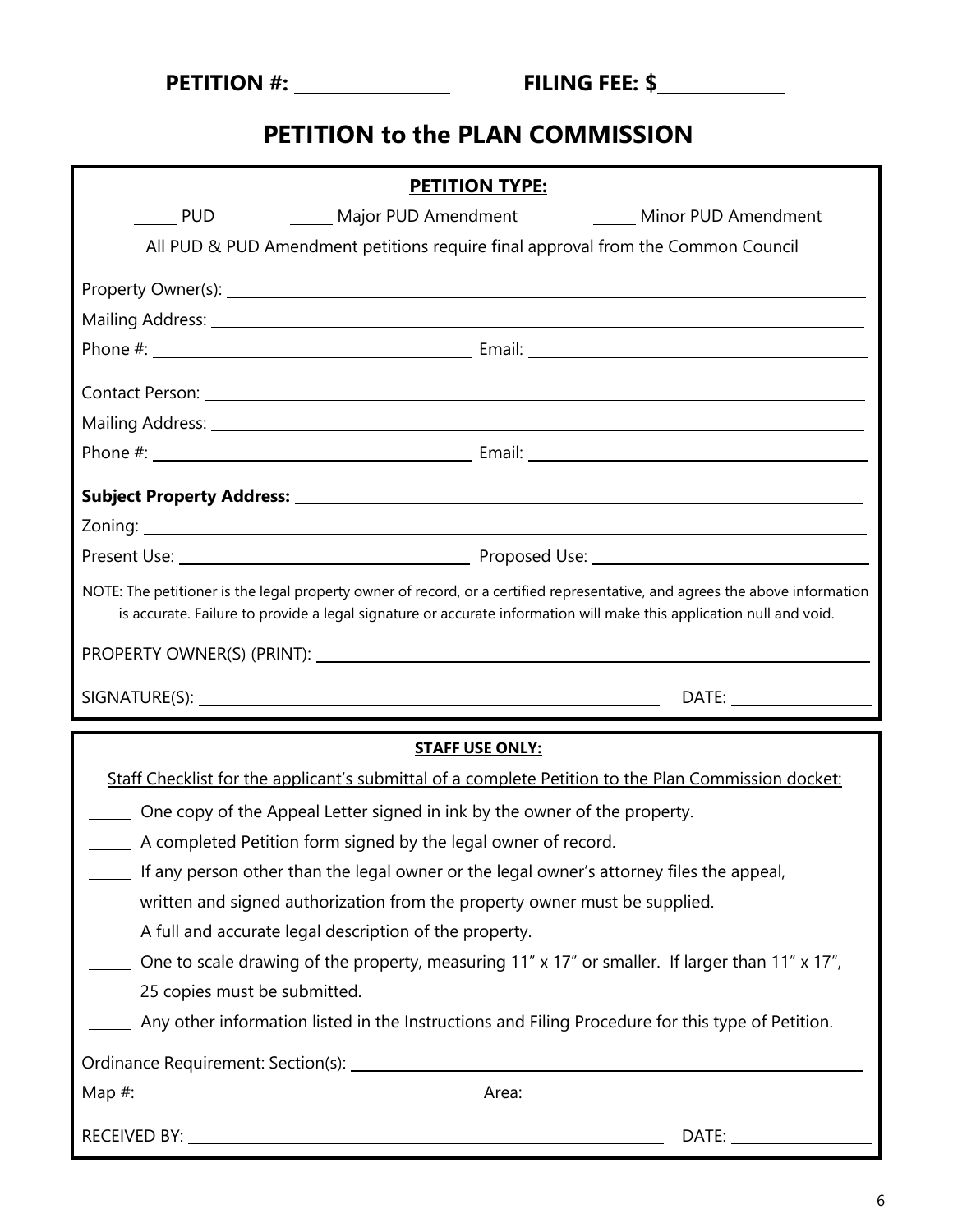#### **AFFIDAVIT IN SUPPORT OF PLANNED UNIT DEVELOPMENT (PUD) PETITION OR PUD AMENDMENT PETITION**

I, \_\_\_\_\_\_\_\_\_\_\_\_, being first duly sworn upon his/her oath deposes and says that he/she is familiar with and has personal knowledge of the facts herein and, if called as a witness in this matter, would testify as follows:

- 1. I am over eighteen (18) years of age and am competent to testify to the matters contained herein.
- 2. I make this affidavit in support of my Planned Unit Development (PUD) petition or PUD Amendment petition filed contemporaneously herewith.
- 3. I am now and at all times relevant herein have been, the owner of record of the property located at \_\_\_\_\_\_\_\_\_\_\_\_\_\_\_\_\_\_\_\_\_\_\_\_\_\_\_\_\_\_\_\_\_\_\_\_ Elkhart, Indiana.
- 4. FURTHER AFFIANT SAYETH NOT.

EXECUTED on the \_\_\_\_\_\_\_\_\_ day of \_\_\_\_\_\_\_\_\_\_, 20\_\_\_\_\_\_.

) SS:

Printed:  $\blacksquare$ 

\_\_\_\_\_\_\_\_\_\_\_\_\_\_\_\_\_\_\_\_\_\_\_\_\_\_\_\_\_\_\_\_\_\_\_\_\_\_\_\_\_\_\_\_\_

I certify under the penalties for perjury under the laws of the United States of America and the State of Indiana that the foregoing factual statements and representations are true and correct.

Printed: \_\_\_\_\_\_\_\_\_\_\_\_\_\_\_\_\_\_\_\_\_\_\_\_\_\_\_\_\_\_\_\_\_\_\_\_

\_\_\_\_\_\_\_\_\_\_\_\_\_\_\_\_\_\_\_\_\_\_\_\_\_\_\_\_\_\_\_\_\_\_\_\_\_\_\_\_\_\_\_\_\_

STATE OF INDIANA )

COUNTY OF ELKHART )

Before me the undersigned, a Notary Public in and for the State of Indiana, personally appeared \_\_\_\_\_\_\_\_\_\_\_\_\_\_\_\_\_\_\_\_\_\_\_\_\_\_\_\_\_, and acknowledged his/her execution of the foregoing. Subscribed and sworn to before me this \_\_\_\_\_\_\_ day of \_\_\_\_\_\_\_\_\_\_\_\_\_\_\_\_\_\_, 20\_\_\_\_\_.

Printed: \_\_\_\_\_\_\_\_\_\_\_\_\_\_\_\_\_\_\_\_\_\_\_\_\_\_\_\_\_\_\_\_\_\_\_\_

\_\_\_\_\_\_\_\_\_\_\_\_\_\_\_\_\_\_\_\_\_\_\_\_\_\_\_\_\_\_\_\_\_\_\_\_\_\_\_\_\_\_\_\_\_

 Notary Public in and for the State of Indiana Resident of \_\_\_\_\_\_\_\_\_\_\_\_\_\_\_\_\_ County, Indiana

My Commission Expires: